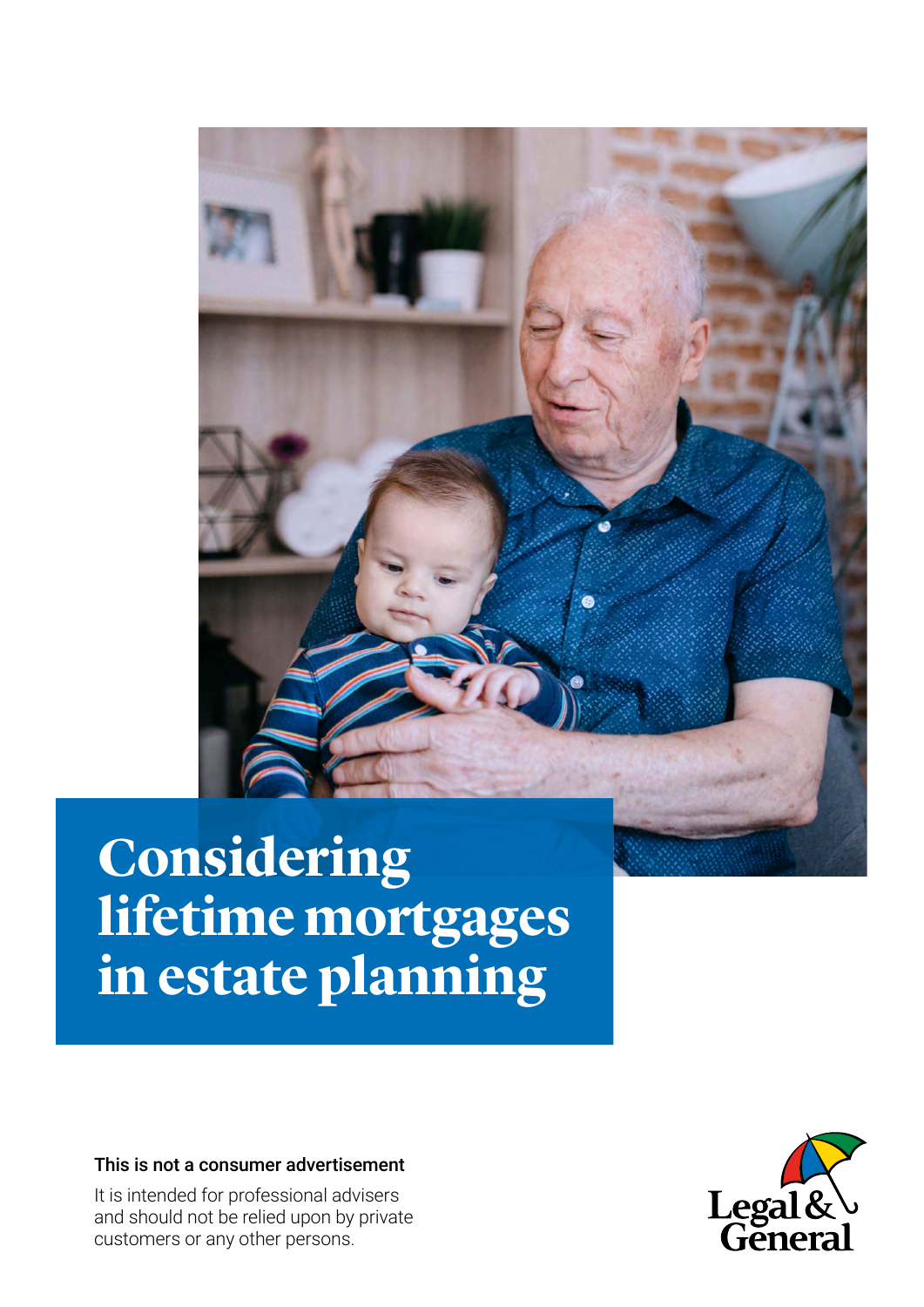# **Introduction**

Housing wealth is the second largest asset for over 55s<sup>1</sup>. In fact, older homeowners hold more than  $\mathcal{L}$ 2.6 trillion in equity<sup>2</sup>. However, greater financial capital ultimately means more tax. With this in mind, your clients who hold larger estates could be considering their Inheritance Tax (IHT) liability upon death.



Clients in this position could consider gifting to family in their lifetime. The difficulty is that many do not have the capital to make lifetime gifts. HMRC expects to collect £6bn of IHT in 2021/22 – more than double the IHT paid ten years ago<sup>3</sup>. To reduce the IHT bill for many households, the Government introduced the residence nil rate band (RNRB) in 2017. This was designed to pass a home to immediate family without a tax charge. Despite its introduction, the RNRB did little more than counter the freezing of the nil rate band (NRB) since 2009<sup>4</sup> , which has now been extended until 2026.

According to HMRC, UK residential property accounts for more than half of gross estate assets. Yet IHT planning with the family home has traditionally been difficult. This is in part due to issues around gifts with reservation (GWR) and pre-owned assets tax (POAT). But today's low interest rates now offer an alternative way to use residential property in estate planning.

- 
- 2 Equity Release Council, 2019
- 3 Office for Budget Responsibility: Inheritance Tax
- 4 GOV UK: Inheritance Tax thresholds and interest rates

A lifetime mortgage is a loan secured against the home. As a form of equity release, it allows your clients to unlock some of the wealth tied up in their home. It is usually repaid upon death or when your client moves into long term care. While there may be cheaper ways to borrow, interest rates on many lifetime mortgages are now below 3.5%. At that level – and being fixed for life – the lifetime mortgage could be a viable option to provide capital for lifetime gifting.

It's important to remember that if your client gifts the money away, there may be inheritance tax to pay in the future. Interest is charged on the total loan amount plus any interest already added. This means a lifetime mortgage will reduce an inheritance.

Lifetime mortgages are not a panacea. But in the right circumstances, they could offer a useful way to provide an early inheritance to loved ones. The following example explores these circumstances in greater depth: 1 ONS: Total Wealth in Great Britain – April 2016 to March 2018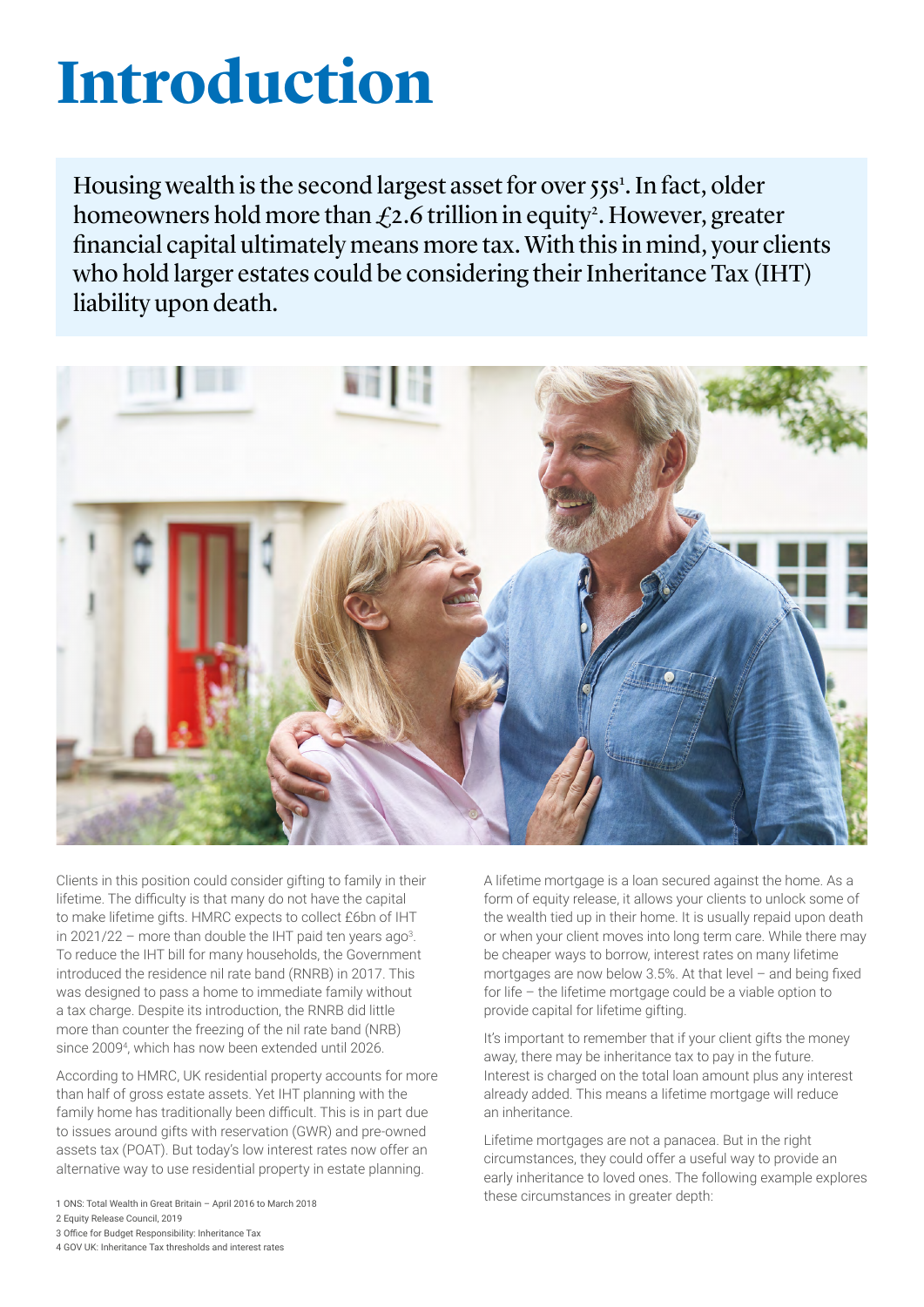## **Meet Simon Case Study**

Simon is 68 and in a bind. He divorced his wife of 33 years shortly before he retired. This became costly to his pension share and investments. He decided to keep the family home, so he now has a property worth £750,000 and fixed interest investments of £200,000. He uses these to supplement his pension.

His only child, Sarah, has recently given birth, and is desperate to upsize from the 1 bedroom flat she currently owns. Ideally, she needs £200,000.

Simon would like to help and understands the tax benefits of making lifetime gifts. But he cannot afford to give away any of his capital. He decides to take £200,000 in a lifetime mortgage at an interest rate of 3.11% AER. If Simon dies 18 years later, at age 86, his ONS life expectancy, then this would be Sarah's inheritance, based on the assumptions below:

|                       | No Mortgage $(f)$ | Lifetime<br>Mortgage |
|-----------------------|-------------------|----------------------|
| Value of property     | 1,071,185         | 1,071,185            |
| Outstanding loan      |                   | 349,370              |
| Net property value    | 1,071,185         | 721,815              |
| Investments           | 200,000           | 200,000              |
| <b>Taxable estate</b> | 1,271,185         | 921,815              |
| $IHT^*$               | (244, 578)        | (104, 830)           |
| Net estate            | 1,026,607         | 816,985              |
| Lifetime Gift in 2020 |                   | 200,000              |
| <b>Total benefit</b>  | 1,026,607         | 1,016,985            |

**Assumptions:** CPI, property value growth 2%. IHT rate 40%. Investment return 0% as all taken as income. Initial fees £1,313 added to debt. \*IHT calculation is after the application of RNRB and NRB, and is based on a 2% CPI growth from 2026 onwards; allowing for the freeze in both NRBs until April 2026.

At first sight this example does not appear to produce a great benefit. But that ignores the timing of the £200,000 gift. In theory, Sarah could save 18 years of mortgage interest on £200,000 and is likely to secure a lower rate on the new mortgage taken. There is also the emotional value of buying a family home to consider. Sarah's interest savings, would potentially be considerably more than the £9,662 shortfall shown above. This may equate to only a few years of the mortgage interest she would have to pay.

#### Points to consider

It's important to remember that a lifetime mortgage may not always be the best approach. For example, if Simon were in poor health and unlikely to survive seven years, there would be no financial benefit from the lifetime gift. The lifetime mortgage option is also unlikely to make sense if his property value was lower, and the accumulating mortgage leaves insufficient equity to cover his single RNRB (plus NRB, if appropriate).

### **The lifetime mortgage works in this case because:**

#### 1. Simon is single.

If he was married or in a civil partnership, IHT would not be an immediate issue because there would be £1,000,000 of NRB and RNRB, all CPI-linked. For couples with children, IHT problems begin further up the wealth scale – once an (index-linked) estate threshold of £2m is reached. At this point, the RNRB taper starts to apply. For childless couples, RNRB generally does not enter the IHT calculations, as it only applies if the property is "closely inherited".

#### 2. The RNRB is not lost.

The RNRB will be CPI-linked from April 2026, so by the time Simon is 86, it will be just short of £231,000 (assuming 2% CPI). The benefit provided by a lifetime mortgage is eroded if it ultimately means that all or part of the RNRB is wasted (it can only be set against a home, subject to the complex downsizing rules).

#### 3. The NRB is fully useable.

This is a similar point to 2. The estate net of mortgage debt at death needs to be more than the sum of NRB and RNRB for a lifetime mortgage to have the greatest benefit. It helps that Simon has £200,000 assets in addition to his home.

#### 4. The lifetime mortgage interest rate is close to the assumed property value growth.

The greater the gap between the mortgage rate and property growth, the faster net equity erodes. It is then more likely that the RNRB is not fully useable.

Over time, a mortgage rate higher than the property growth rate will reach a point where net equity drops below the RNRB (plus NRB, if appropriate).

#### 5. Simon outlives the seven-year gifting window.

The £200,000 lifetime gift will fall back into Simon's estate unless he survives seven years after making it. Within that timeframe, there is no IHT saving. Simon will have also incurred the expenses of arranging the mortgage. Whether that leaves Sarah worse off depends on her mortgage interest savings.

The five points highlight how the various factors can interreact, but also how a lifetime mortgage should be considered on an individual basis. For many retirees, their bricks and mortar could be one of their most valuable assets, and equally one that cannot be ignored in financial planning conversations.